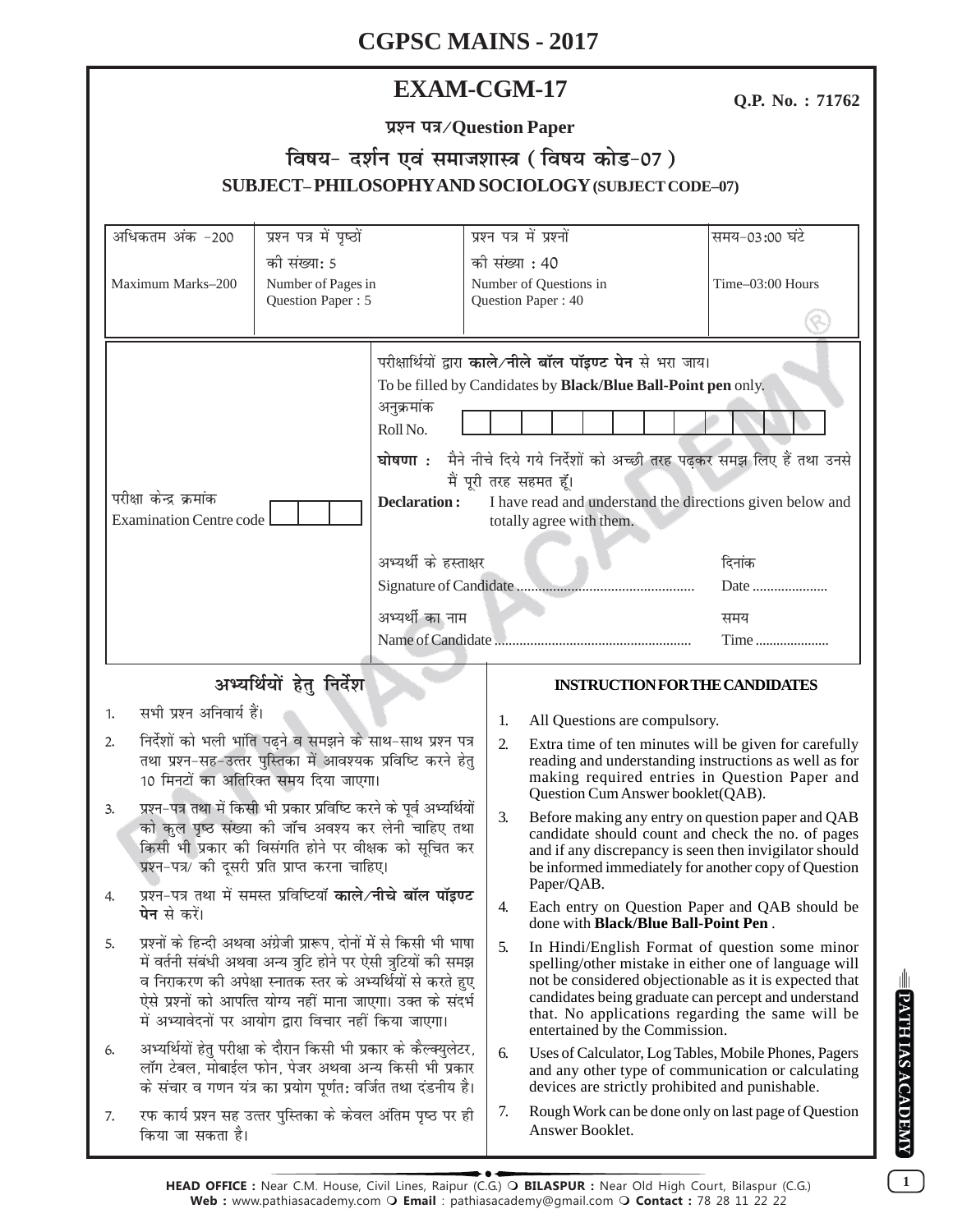## **खण्ड-1**

## **SECTION-1**

( उत्तर की शब्द सीमा-30, अंक-02)

CADEN

## भाग-1

1. उपनिषद का क्या अर्थ है ?

What is the meaning of Upanishad ?

- 2. "धार्मिक सहिष्णुता'' के प्रत्यय की व्याख्या कीजिए। Explain the idea of "Religious Tolerance".
- 3. नास्तिक दर्शन का संक्षिप्त परिचय दीजिये। Give short description of Nastik Darshan.
- 4. कणाद द्वारा दी गई "धर्म" की परिभाषा दीजिए।

Write "Kanad" definition of "Dharm".

## भाग-2

- 1. समाजशास्त्र की प्रकृति स्पष्ट कीजिये। Explain the nature of Sociology.
- 2. परुषार्थ की अवधारणा स्पष्ट कीजिये।

Explain the concept of Purusharth.

- 3. प्राथमिक और द्वितीयक समृहों में अंतर बताइये। Differentiate between Primary and Secondary Group.
- 4. साक्षात्कार से आप क्या समझते है?

What do you mean by Interview ?

## भाग-3

1. छत्तीसगढ के रामनामी संप्रदाय का परिचय दीजिये।

Give the introduction of "Ramnami Community" of Chhattisgarh.

2. छत्तीसगढ़ में बांस हस्तशिल्प करनेवाली चार जनजातियों के नाम लिखिये।

Write the four names of tribes in Chhattisgarh who make Bamboo Handicrafts.

 $3.$  भारतीय संविधान के अनुच्छेद 340 का क्या महत्व है?

What is the importance of Article 340 of Indian Constitution ?

4. "गौरा उत्सव'' का वर्णन कीजिये।

Describe the "Gaura Festival".

## भाग-4

- 1. छत्तीसगढ़ शासन द्वारा स्थापित "पंडित लखनलाल मिश्र सम्मान'' किस क्षेत्र में दिया जाता है ? 2017 में यह सम्मान किसे दिया गया ? In which field 'Pt. Lakhanlal Mishra Award' is established by the Govt. of Chhattisgarh? In 2017 who was awarded by this award ?
- $2.$   $\sqrt{3}$ हस' क्या है?

What is 'Rahas'?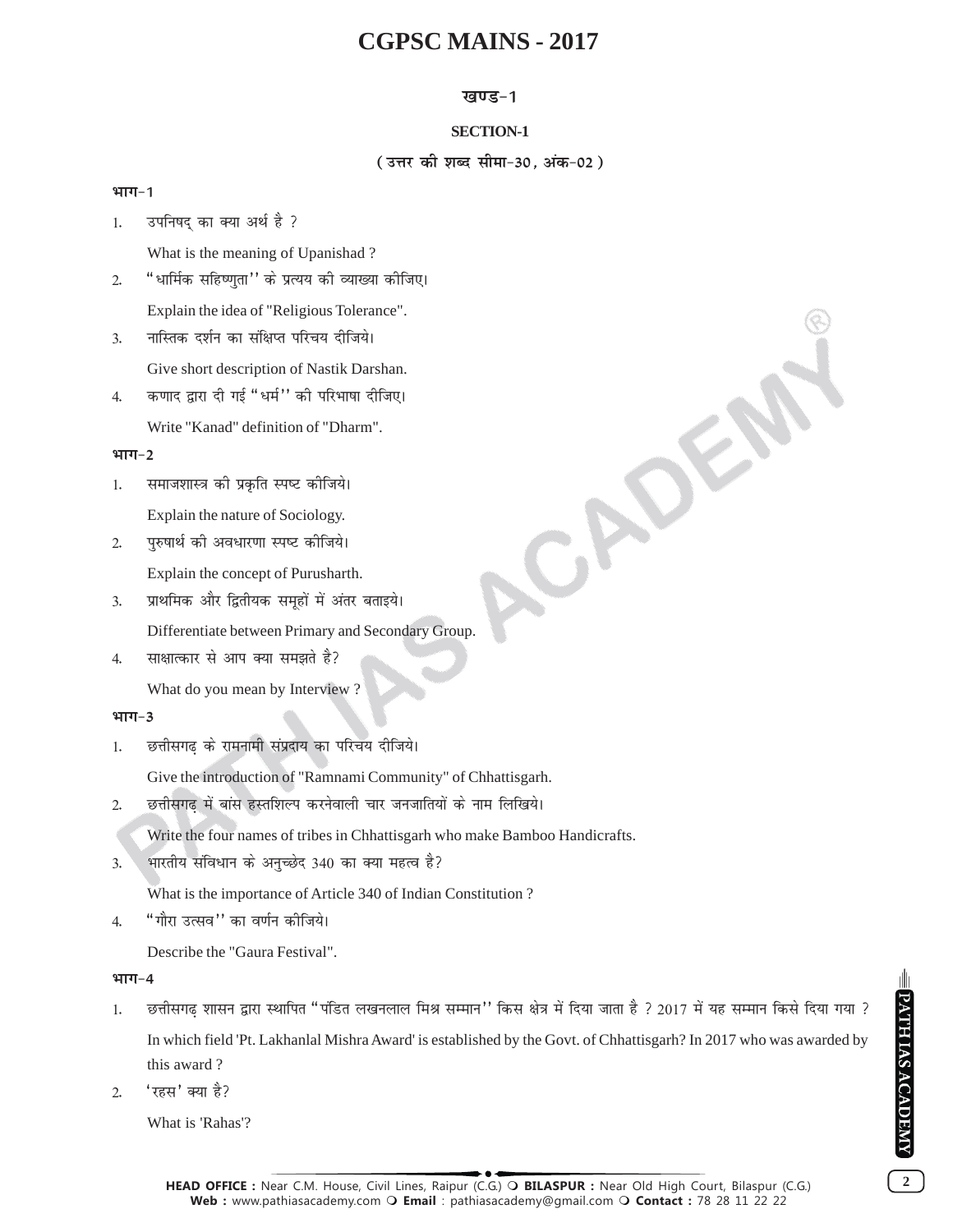- 3. पर्राग (मांदरी) से आप क्या समझते हैं? What do you mean by "Parrag" (Mandari) ?
- 4. छत्तीसगढ़ के 4 लोक उत्सवों के नाम लिखिये। Write four folk festivals of Chhattisgarh.

### भाग-5

- $1.$  नवरात्रि कब मनात हैं ? यह किससे संबंधित है ? When is Navratri celebrated with which it is related ?
- 2. 'रखिया' किसे कहते है? इसका उपयोग बताइये।

What is 'Rakhia' ? Give its use.

3. "खोटना'' किस कार्य से संबंधित है ?

Which work related with "Khotana" ?

4. 'ककसार नत्य' के बारे में लिखिये। Write about "Kaksar Dance".

## खण्ड–2

OK.

## **SECTION-2**

## **(उत्तर की शब्द सीमा-60, अंक-04)**

#### भाग-1

5. "समाधि" योग की पर्णता है। टिप्पणी करें।

"Samadhi" is the perfection of Yoga. Write a note.

 $6.$  ) योग शास्त्र के अनुसार क्लेश कितने प्रकार के है ?

What kind of "Klesh" according to Yoga Shastra ?

## भाग-2

5. संस्कृति क्या है ? संस्कृति और व्यक्तित्व का संबंन्ध स्पष्ट करो।

What is culture ? Explain the relation between culture and personality.

6. समुदाय क्या है ? समुदाय एवं संस्था में अंतर बताइये।

What is community ? Differentiate between community and institution.

### भाग-3

5. जनजातीय पर्व "चौतरई'' पर संक्षिप्त टिप्पणी लिखिये।

Write a short note on the tribal festival "Chaitrai".

6. जनजातीय ग्रामीण अंचल के चार देवियों एवं चार देवताओं के नाम लिखिये।

Write the four names of Godess and four names of Gods of tribal rural area.

### भाग-4

5. श्रीमती फूलबासनबाई पर संक्षिप्त टिप्पणी लिखिये।

Write a short note on Smt. Phoolbasanbai.

 $6.$  छत्तीसगढी 'बांसगीत' क्या है ?

What is Chhattisgarhi 'Baansgeet' ?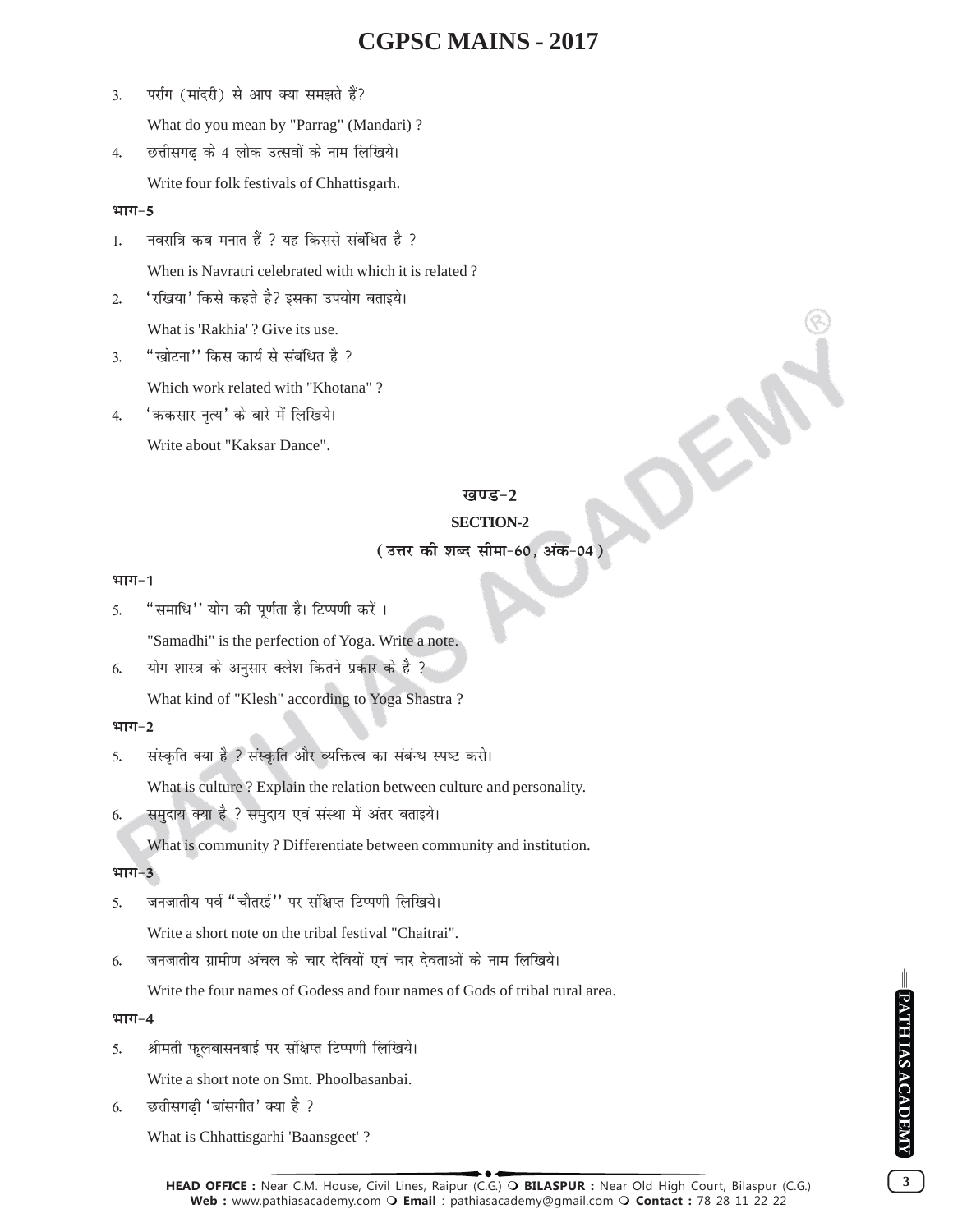#### भाग-5

5. 'गिरौद पुरी' किस लिए प्रसिद्ध है?

Why the place 'Girodpuri' is famous ?

6. छत्तीसगढ के दंतेवाडा का ऐतिहासिक व धार्मिक महत्व बताइये।

Describe the historical and religious importance of Dantewada of Chhattisgarh.

#### **खण्ड-3**

### **SECTION-3**

### ( उत्तर की शब्द सीमा-100, अंक-08)

#### **भाग-1**

7. भारतीय दर्शन मुलत: आध्यात्मिक है। उदाहरण सहित विवेचना कोजिए।

Indian Philosophy is characterised by predominantly spiritual outlook. Illustrate with example.

#### भाग-2

7. सामाजिक परिवर्तन क्या है? सामाजिक परिवर्तन के मुख्य कारकों का वर्णन कीजिये।

What is social change ? Describe major factors of social change.

#### भाग-3

 $7.$  निबंध लिखिये - "बस्तर का दशहरा"

Write an essay on "Dashahara of Bastar".

#### भाग-4

7. 'बाली परब' (जगार) पर एक लेख लिखिये।

Write an article on "Bali Parab" (Jagaar).

#### भाग-5

7. 'सल्फी' पेय का वर्णन कीजिये।

Describe the 'Salfi' drink.

#### **खण्ड-4**

### **SECTION-4**

( उत्तर की शब्द सीमा-250, अंक-20) (इस खण्ड में विभिन्न भागों से कुल 03 प्रश्न दिए जाएंगे। अभ्यर्थी को इनमें से कोई 02 उत्तर देने होंगें)

## भाग-2

- 8- v) lkekftd fo?kVu ls vkidk D;k vk'k; gS \ blds y{k.k crkb;sA **(10+10=20)**
	- A) What do you mean by social disorganisation ? Give its characteristics.
	- ब) पारिवारिक विघटन के लिये उत्तरदायी आधुनिक कारकों की चर्चा कीजिये।
	- B) Elaborate the recent factors responsible for family disorganisation.

**4**

**PATH IAS ACADEMY**